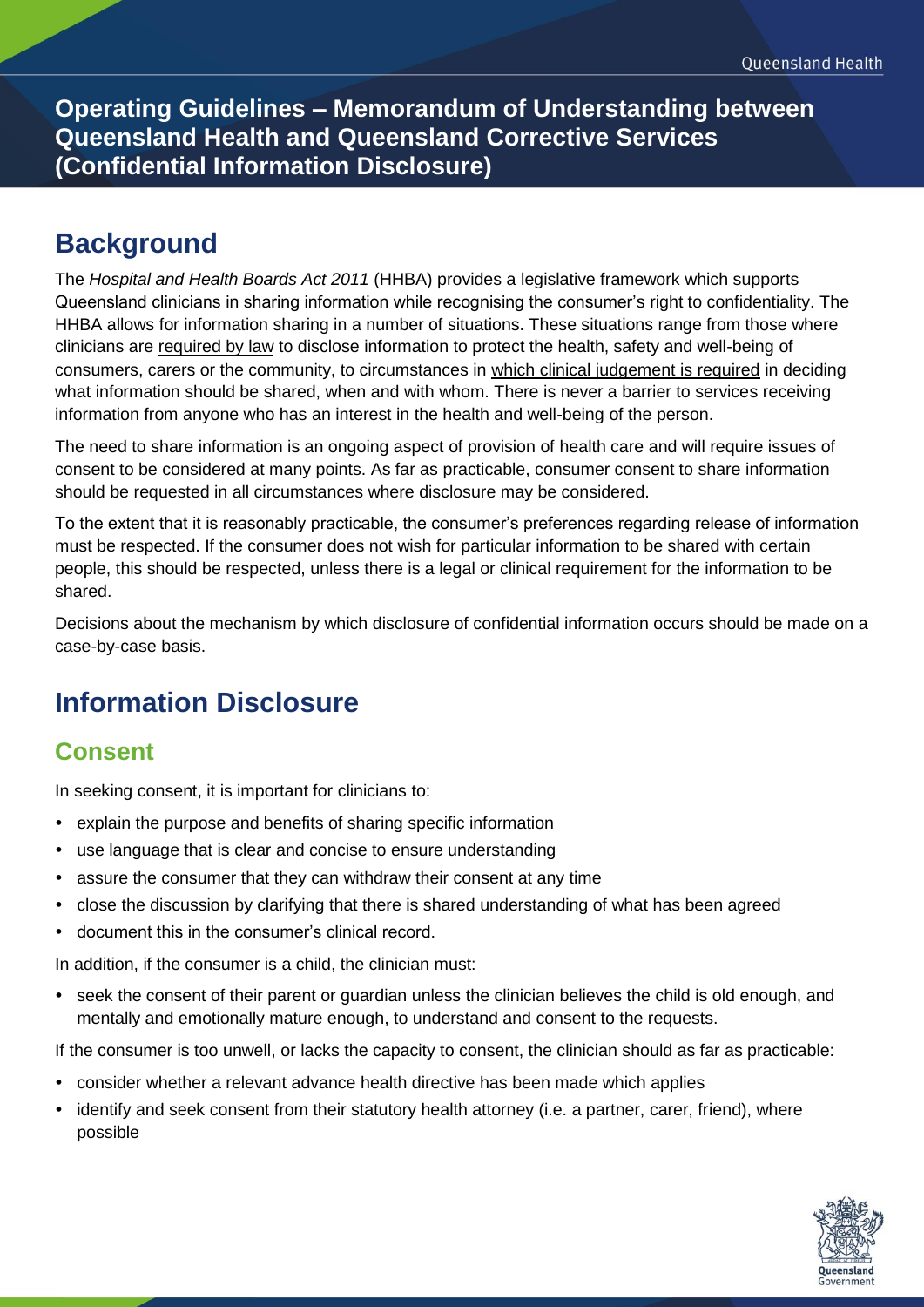- make ongoing attempts to seek consent, particularly when the person's mental state improves
- where appropriate, share information without consent as permissible by law.

#### **Sharing information without consent**

The HHBA identifies the exceptions to the duty of confidentiality under which information may be shared without the consent of the consumer. These exceptions apply whether the consumer, or a person empowered to act on their behalf, does not consent to information being shared, or it is not practical to obtain consent.

The duty of confidentiality for health professionals refers to upholding the consumer's legal right to privacy of his or her personal information.

A decision to share confidential information under any of the following conditions must be made in accordance with recognised standards of the relevant health profession and documented in the consumer's clinical record.

### **1. The clinician is required or allowed to report certain information by law**

In some circumstances, it is mandatory to report particular information in relation to a consumer. In providing this information, the clinician is not deemed to have breached any duty of confidentiality and is protected under the relevant legislation.

For example:

- A clinician must provide the Queensland Police Service personnel with relevant consumer information if they have a search warrant, court summons or subpoena.
- All health professionals are required to report any suspicion or evidence of child abuse or neglect to the Department of Child Safety, and notify the District Child Protection Liaison Officer or Child Protection Advisor.

#### **2. Sharing information is necessary for the consumer's treatment and care**

Relevant information about the consumer's assessment and treatment may be discussed with a key person involved in the consumer's care and recovery from mental illness.

For example:

 If the consumer lives with a sibling or a parent, who provides assistance with medication or monitoring of their mental state, good clinical practice requires regular communication and sharing of information with them about the consumer's treatment plan and their mental health condition.

#### **3. Sharing consumer information with people who have a 'sufficient personal interest' in the consumer's health and welfare**

Information about a consumer's assessment and/or treatment may be shared with anyone who, in the treating health professional's opinion, has sufficient personal interest in the health and welfare of the consumer. If the consumer has made it clear that they do not want their information shared with a particular person, such as a former partner or adult child, this must be respected unless another exception to the duty of confidentiality applies.

For example:

• Relevant information about a consumer's mental health needs might be provided to their partner, close relative or friend or someone who has regular contact with the individual.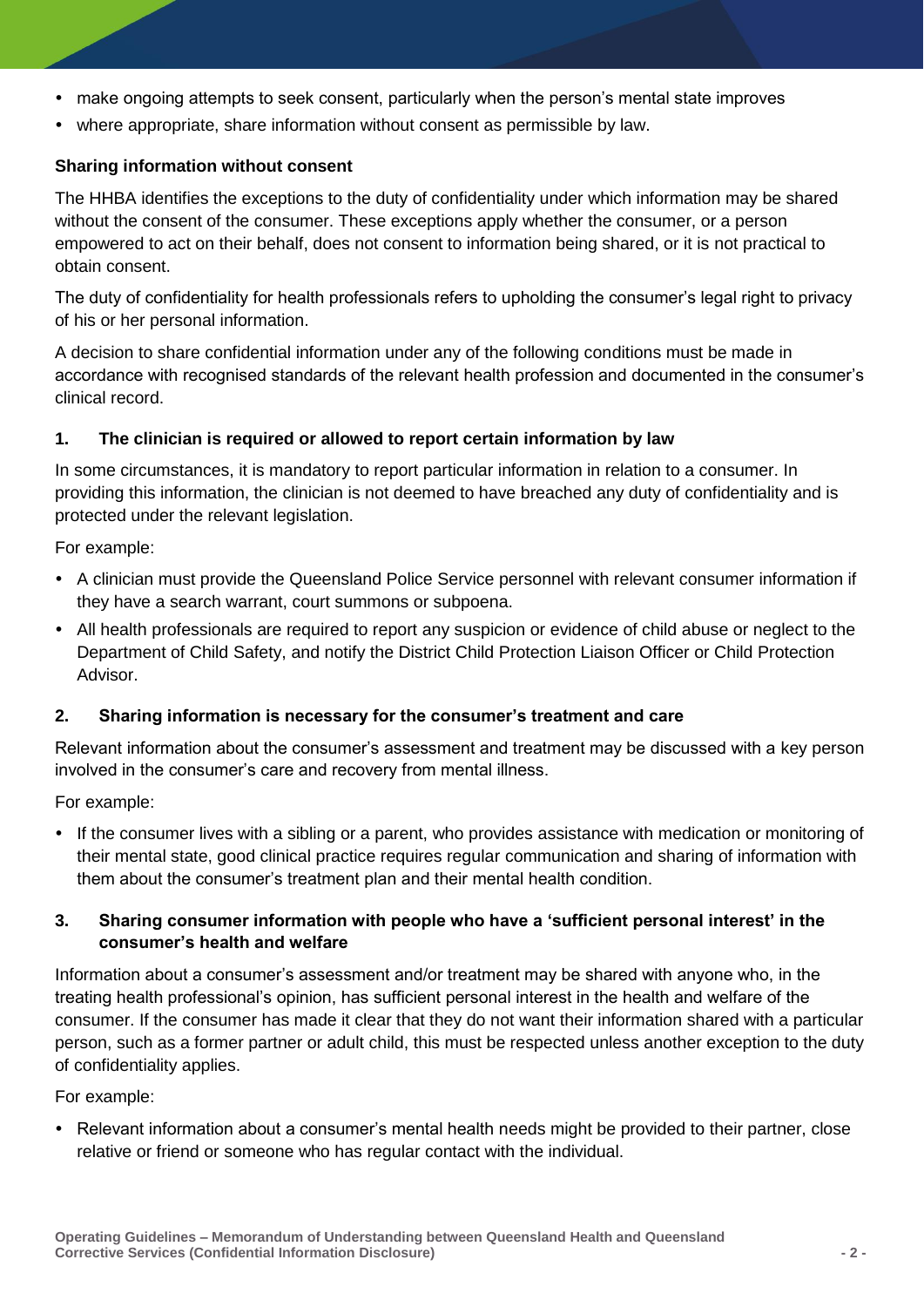#### **4. Sharing information to prevent serious risk to life, health or safety**

All Queensland Health staff have a duty of care to disclose any relevant information about a consumer to avert a serious risk to the life, health or safety of the consumer, carer or others in the community.

Disclosure in these situations can only be made with the written authority of the Director-General, or a position that has been delegated authority by the Director-General in writing. In these circumstances clinicians should speak to their team leader to ascertain who has this delegation within the local service.

In this circumstance prompt disclosure of this information with Queensland Corrective Services is required.

For example:

 If a consumer expresses an intention to harm a relative, you need to consult with your team leader as soon as possible to decide whether relevant authorities or others in the community need to be alerted.

#### **5. Sharing information for the protection, safety or well-being of a child**

All Queensland Health staff have a duty of care to disclose information for the purpose of protecting the safety and well-being of a child.

For example:

• A clinician may provide information to a grandparent who shares the care of a child whose parent has a mental illness. The consumer's mental health condition and treatment requirements should be discussed with the grandparent, if it will assist in ensuring the safety and well-being of the child.

#### **6. When permitted under a memorandum of understanding or formal agreement**

A clinician may disclose information about a consumer if there is a formal agreement between Queensland Health and another State or Commonwealth government department which allows for the disclosure.

For example:

 Queensland Health has a formal agreement with Queensland Corrective Services which allows sharing specific information about a mental health consumer to support their management and care (see below).

Please note the above list of example is non-exhaustive. Part 7 of the HHBA should be referred to for further circumstances that allow for the disclosure of information.

## **Memorandum of Understanding**

The Memorandum of Understanding (MOU) enables the sharing of Confidential Information between Queensland Health and Queensland Corrective Services in circumstances where other legislative avenues (such as those outlined above) of obtaining and sharing Confidential Information, in particular through obtaining consent of the person in custody, have been exhausted.

The sharing of Confidential Information under the MOU is intended to enable Queensland Health and Queensland Corrective Services' staff to undertake their respective roles and responsibilities in relation to persons in custody. The MOU is also intended to facilitate coordinated Health Services for individuals in custody.

Within the MOU, there are a range of examples for when the MOU may be appropriate for disclosure of information. This list of examples is not intended to be exhaustive, nor is it intended to require mandatory action. Rather, these examples are included within the MOU to enable consideration to be given to the types of circumstances that information may be shared under the MOU. Each matter must be considered on a case-by-case basis.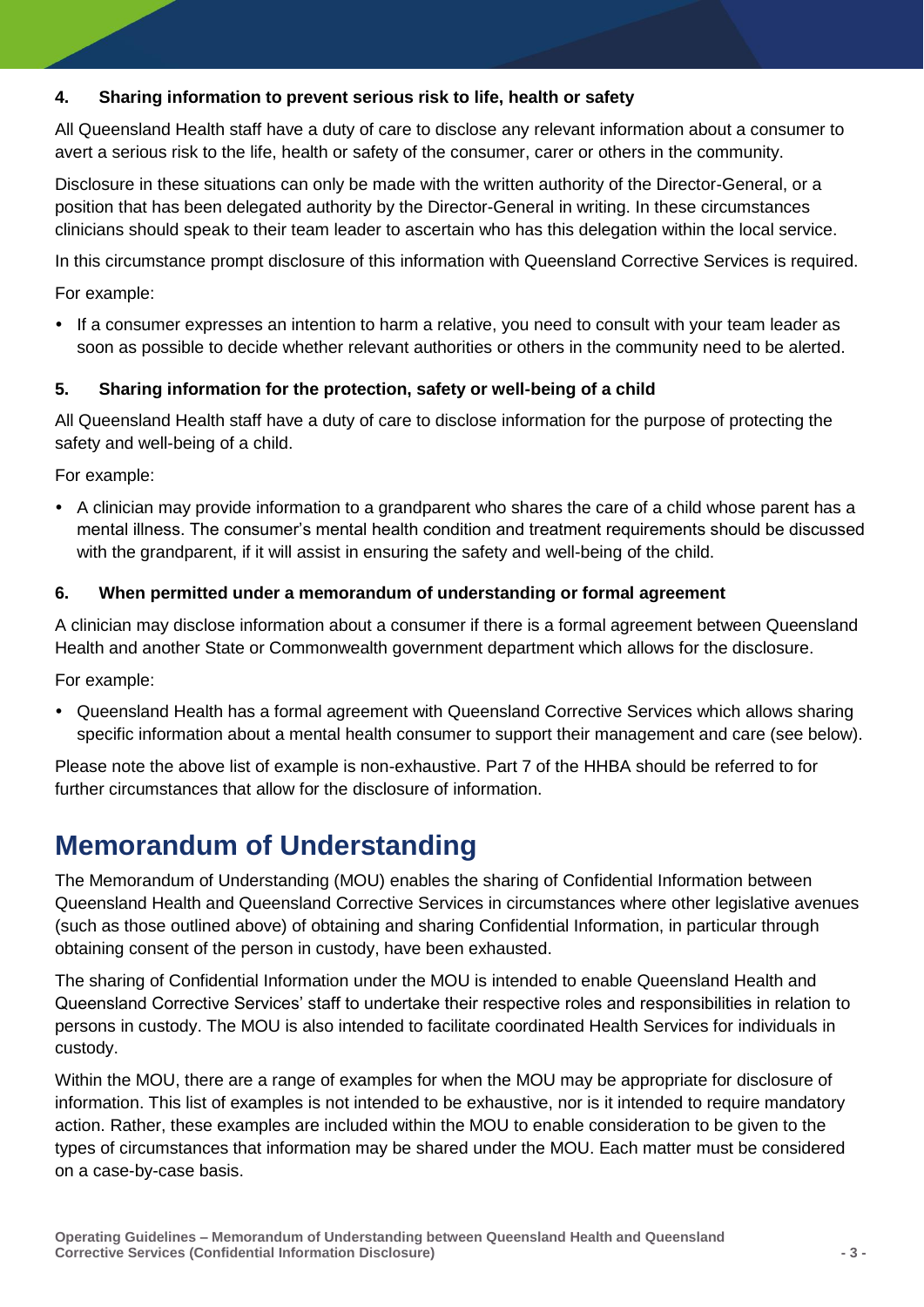### **Escalation Pathways**

The MOU establishes an escalation pathway for resolving concerns across Queensland Health and Queensland Corrective Services in relation to information sharing under the MOU.

This escalation pathway outlined in the MOU provides that matters should attempt to be resolved between staff at the local (workplace) level in the first instance.

If a resolution at the workplace level cannot occur, a referral may be made to the relevant contact outlined in Table A. The positions can be contacted for advice with regards to disclosure of information and, where required, permission for disclosure of information.

For operational or systemic matters, the relevant contact person outlined in Table A may also refer the matter to the Steering Committee for resolution.

Importantly, the MOU stipulates that during the time when the matter is being considered for resolution, comply with the MOU must continue to occur.

| <b>Position</b>                                                               | <b>Contact details</b>                           |
|-------------------------------------------------------------------------------|--------------------------------------------------|
| <b>Queensland Corrective Services</b>                                         |                                                  |
| General Manager, Operational Service Delivery,<br><b>Statewide Operations</b> | Mr Peter Shaddock                                |
|                                                                               | Queensland Corrective Service                    |
|                                                                               | GPO Box 1054                                     |
|                                                                               | Brisbane QLD 4001                                |
|                                                                               | Phone: 07 3239 0242                              |
| <b>Offender Health Services</b>                                               |                                                  |
|                                                                               | <b>Brisbane Correctional Centre</b>              |
|                                                                               | Nursing Director West Moreton OHS                |
|                                                                               | Locked Bag 500, Archerfield Queensland 4108      |
|                                                                               | Phone: 07 3271 8222                              |
|                                                                               |                                                  |
|                                                                               | <b>Brisbane Women's Correctional Centre</b>      |
|                                                                               | <b>Nursing Director West Moreton OHS</b>         |
|                                                                               | Locked Bag 500, Archerfield Queensland 4108      |
|                                                                               | Phone: 07 3271 8222                              |
|                                                                               |                                                  |
|                                                                               | <b>Wolston Correctional Centre</b>               |
|                                                                               | <b>Nursing Director West Moreton OHS</b>         |
|                                                                               | Locked Bag 500, Archerfield Queensland 4108      |
|                                                                               | Phone: 07 3271 8222                              |
|                                                                               | <b>Borallon Training and Correctional Centre</b> |
|                                                                               | Nursing Director West Moreton OHS                |
|                                                                               | Locked Bag 500, Archerfield Queensland 4108      |
|                                                                               | Phone: 07 3271 8222                              |
|                                                                               |                                                  |

#### **Table A.**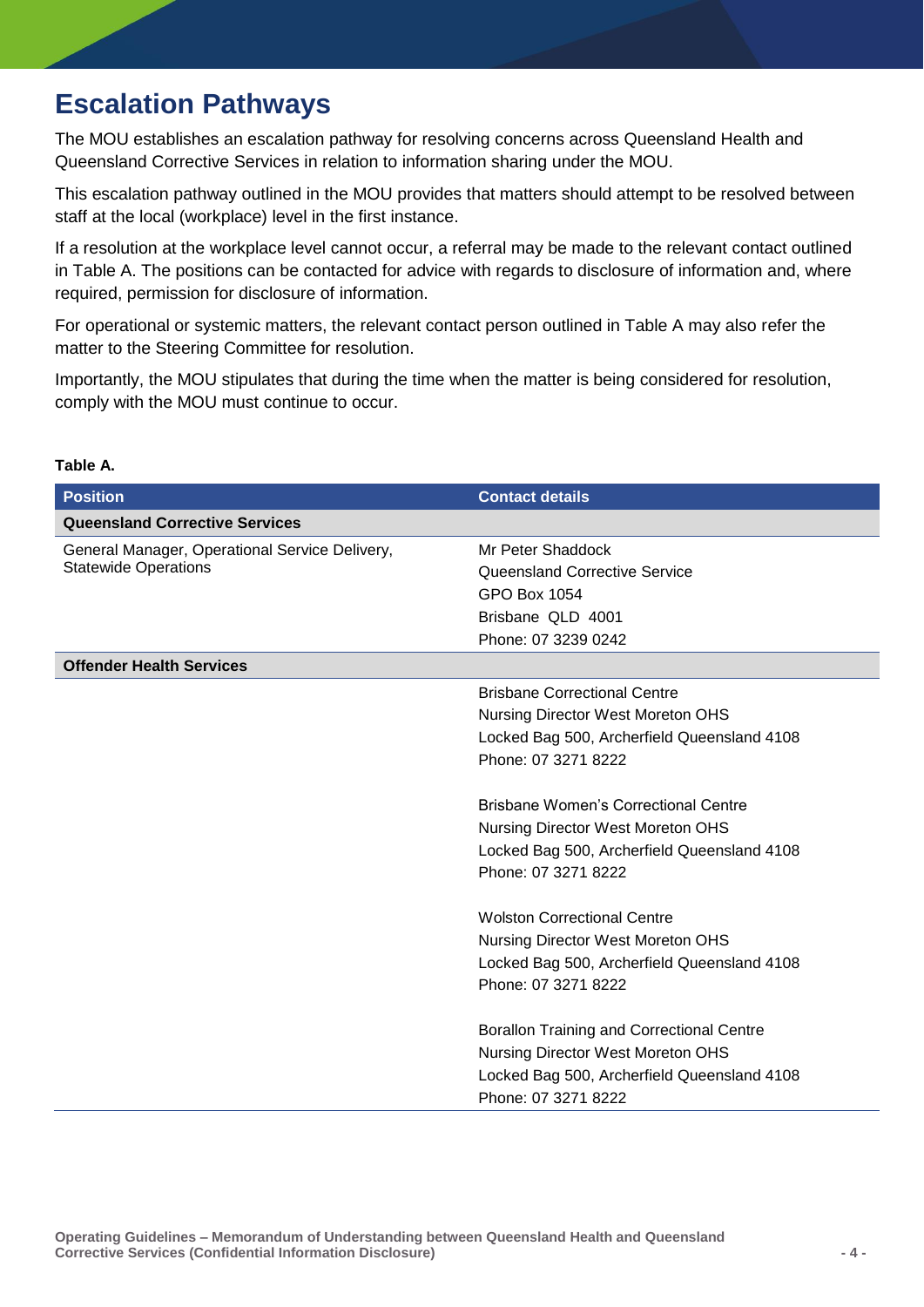#### **Position Contact details**

Helana Jones Centre Nursing Director West Moreton OHS Locked Bag 500, Archerfield Queensland 4108 Phone: 07 3271 8222

Lotus Glen Correctional Centre Nursing Director Cairns OHS PO Box 1055, Cairns North 4870 Phone: 07 4092 9294

Capricornia Correctional Centre Nursing Director Central Qld OHS PO Box 501, Rockhampton QLD 4700 Phone: 07 4920 6900

Townsville Correctional Centre Nursing Director Townsville OHS PO Box 1596, Thuringowa Central QLD 4817 Phone: 07 4433 0500

Townsville Women's Correctional Centre Nursing Director Townsville OHS PO Box 1596, Thuringowa Central QLD 4817 Phone: 07 4433 0500

Numinbah Correctional Centre Nursing Director Gold Coast OHS 2 Campus Crescent, Robina QLD 4226 Phone: 1300 668 936

Woodford Correctional Centre Nursing Director Metro North OHS Level 14, Block 7 Royal and Women's Hospital, Herston QLD 4029 Phone: 07 3646 8111

Palen Creek Correctional Centre Nursing Director Metro South OHS 64 Tina Street, Beaudesert Phone: 5541 9111

Maryborough Correctional Centre Nursing Director Wide Bay OHS 185 Walker Road, Maryborough QLD 4650 Phone 07 4122 8222